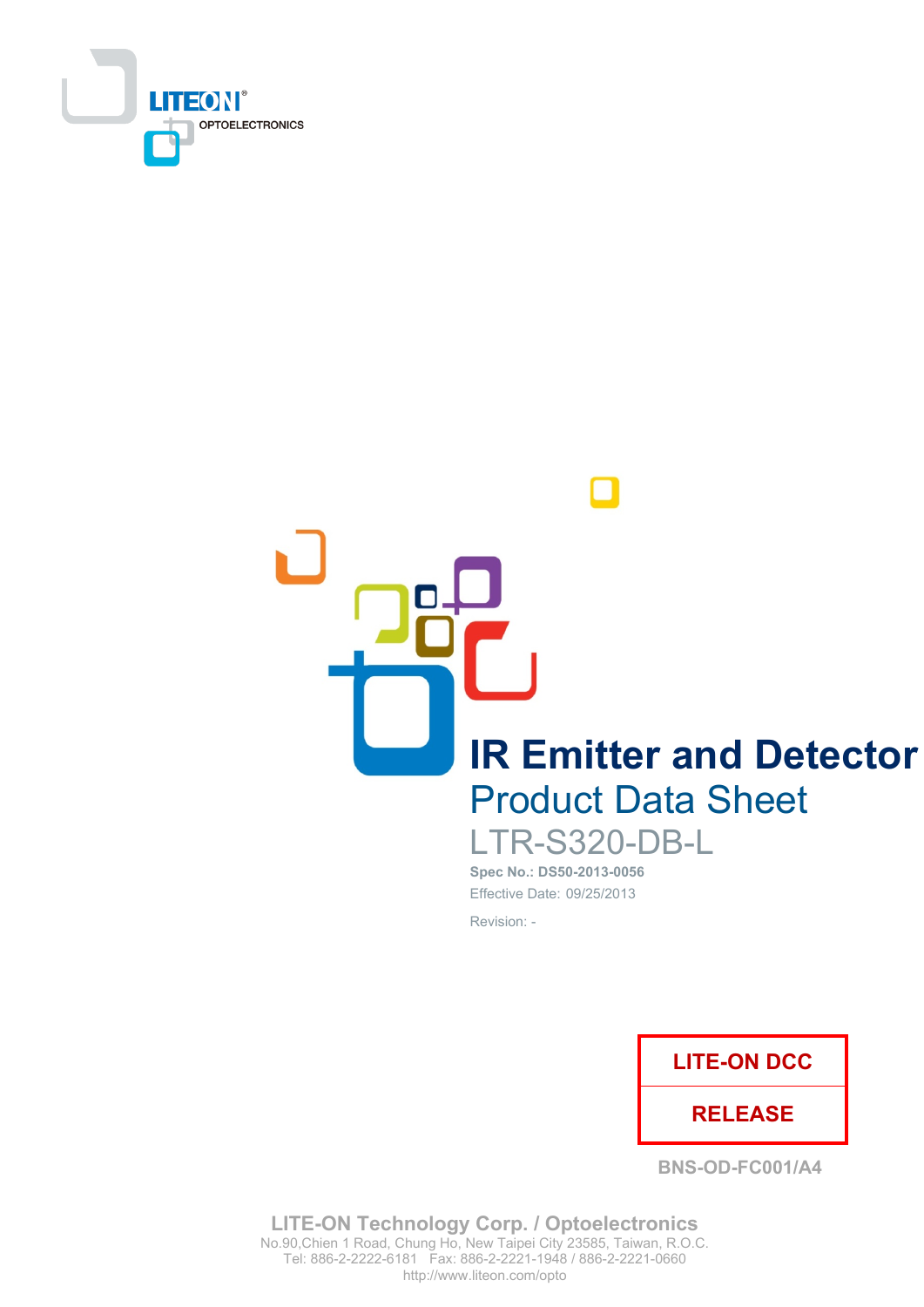

Property of Lite-On Only

#### **Features**

- \* Meet ROHS, Green Product.
- \* Pb free
- \* Plastic mold with day light cut-off black resin lens
- \* Package In 8mm Tape On 7" Diameter Reels.
- \* Compatible With Automatic Placement Equipment.
- \* Compatible With Infrared Reflow Solder Process.
- \* EIA STD package.

## **Package Dimensions**





Notes:

- 1. All dimensions are in millimeters (inches).
- 2. Tolerance is  $\pm$  0.10 mm (.004") unless otherwise noted.
- 3. Specifications are subject to change without notice.

Part No.: LTR-S320-DB-L DATA SHEET

Page:  $\mathbf{1}$ of



**REV.- SEP 2013** 

9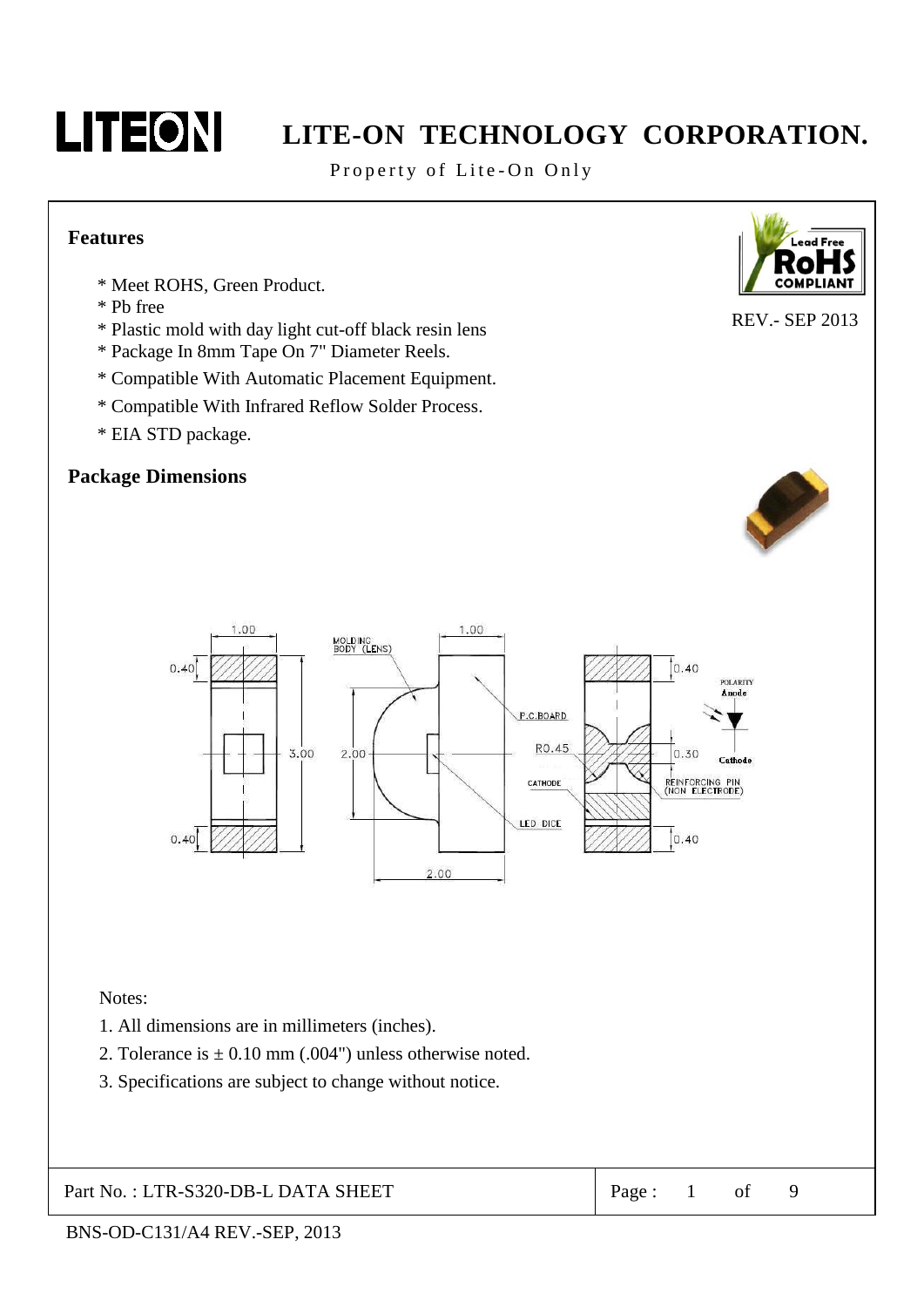

Property of Lite-On Only

## **ABSOLUTE MAXIMUM RATINGS AT TA=25°C**

| <b>PARAMETER</b>                    | <b>MAXIMUM RATING</b><br>UNIT           |    |  |
|-------------------------------------|-----------------------------------------|----|--|
| <b>Power Dissipation</b>            | 150                                     | mW |  |
| Collector-Emitter Voltage           | 30                                      | V  |  |
| <b>Operating Temperature Range</b>  | $-40^{\circ}$ C to + 85 <sup>°</sup> C  |    |  |
| <b>Storage Temperature Range</b>    | $-55^{\circ}$ C to + 100 <sup>°</sup> C |    |  |
| <b>Infrared Soldering Condition</b> | 260°C For 10 Seconds                    |    |  |

#### **Suggestion Profile:**

Suggestion IR Reflow Profile For Pb Free Process

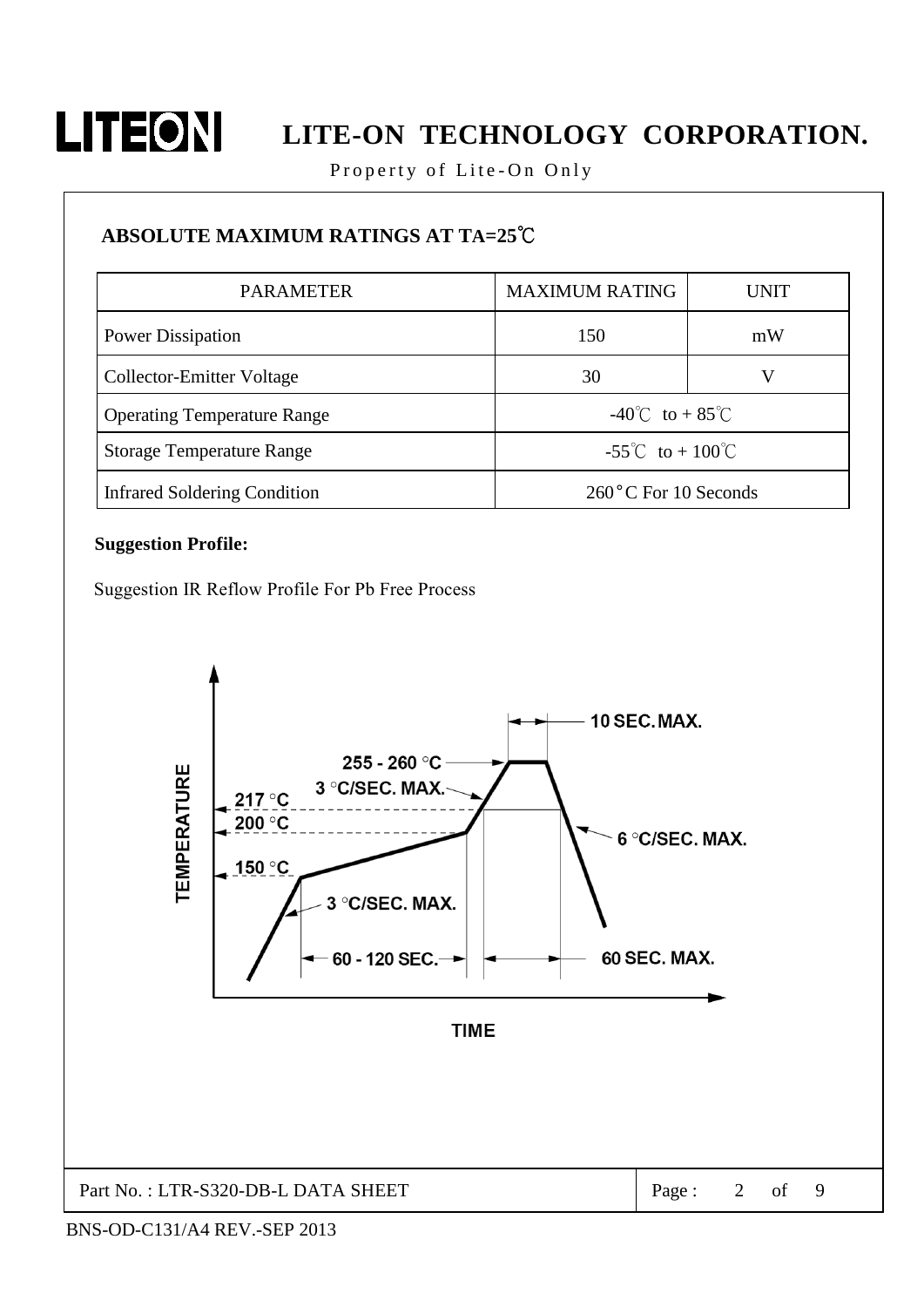

Property of Lite-On Only

## ELECTRICAL OPTICAL CHARACTERISTICS AT TA=25°C

| <b>PARAMETER</b>                      | <b>SYMBOL</b>  | MIN. | TYP. | MAX. | <b>UNIT</b> | <b>TEST</b><br><b>CONDITION</b>                                    |
|---------------------------------------|----------------|------|------|------|-------------|--------------------------------------------------------------------|
| <b>Reverse Break Down Voltage</b>     | V(BR)R         | 33   | 170  |      | V           | IR = $100 \mu$ A<br>$Ee = 0mW/c$ m <sup>2</sup>                    |
| <b>Reverse Dark Current</b>           | ID             |      |      | 10   | nA          | $V_R = 10V$<br>$Ee = 0mW/c$ m <sup>2</sup>                         |
| Open Circuit Voltage                  | <b>Voc</b>     |      | 390  |      | mV          | $\lambda$ = 940nm<br>$Ee = 0.5$ mW/c m <sup>2</sup>                |
| <b>Rise Time</b>                      | <b>Tr</b>      |      | 30   |      | ns          | $V_R = 10V$<br>$\lambda$ = 940nm                                   |
| <b>Fall Time</b>                      | <b>Tf</b>      |      | 30   |      | ns          | $R_L = 1K\Omega$                                                   |
| <b>Short Circuit Current</b>          | Is             | 1.2  | 1.8  |      | $\mu$ A     | $V_R = 5V$<br>$\lambda = 940$ nm<br>$Ee = 0.5$ mW/c m <sup>2</sup> |
| <b>Total Capacitance</b>              | C <sub>T</sub> |      | 1    |      | pF          | $V_R = 5V$<br>$f = 1MHz$<br>$Ee = 0mW/c$ m <sup>2</sup>            |
| Rang Of Spectral Bandwidth            | $\lambda$ 0.5  | 750  |      | 1100 | nm          |                                                                    |
| <b>Wavelength Of Peak Sensitivity</b> | $\lambda P$    |      | 940  |      | nm          |                                                                    |

Part No.: LTR-S320-DB-L DATA SHEET

9 Page:  $3$  of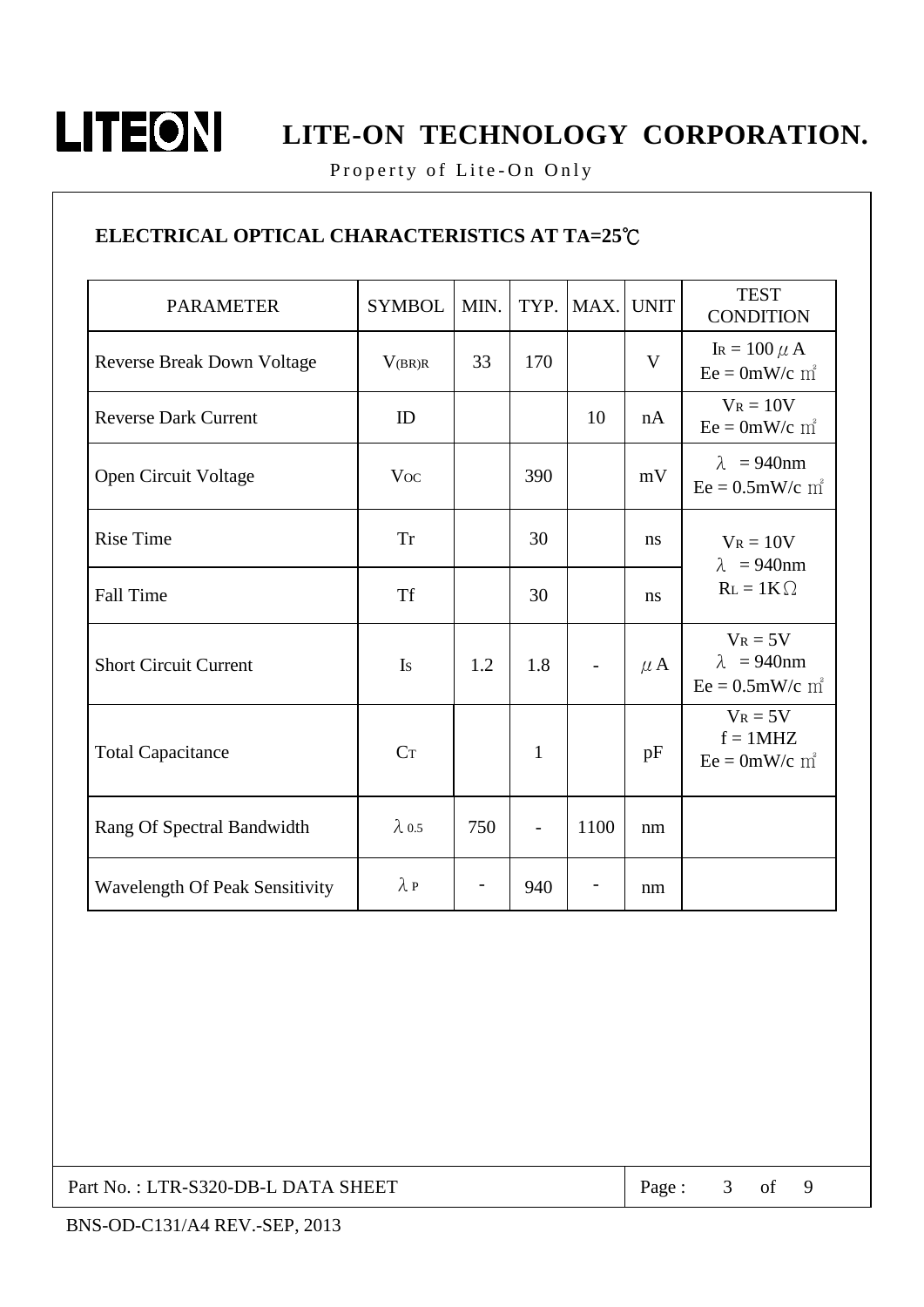

Property of Lite-On Only

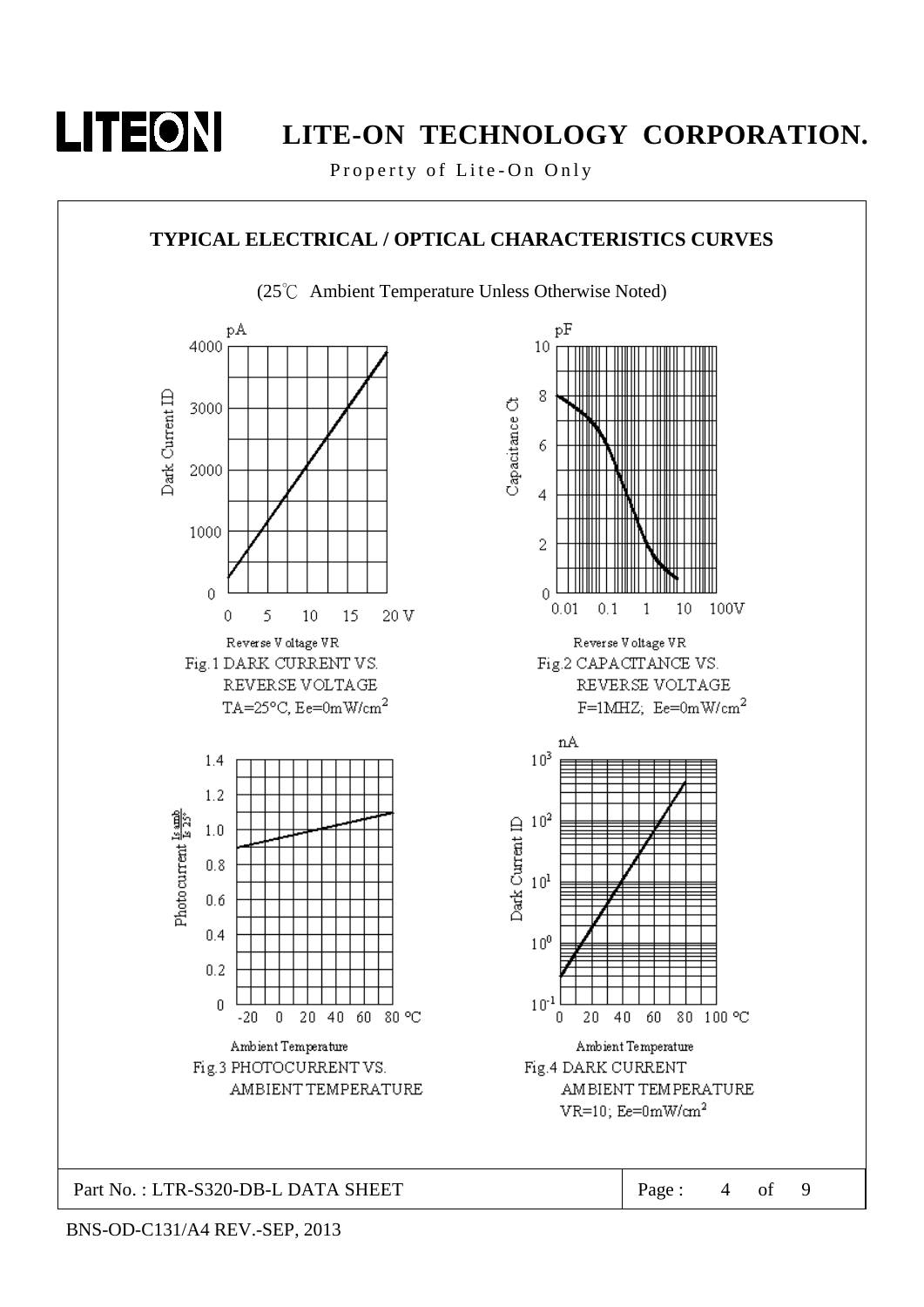

Property of Lite-On Only

## **TYPICAL ELECTRICAL / OPTICAL CHARACTERISTICS CURVES**

(25℃ Ambient Temperature Unless Otherwise Noted)

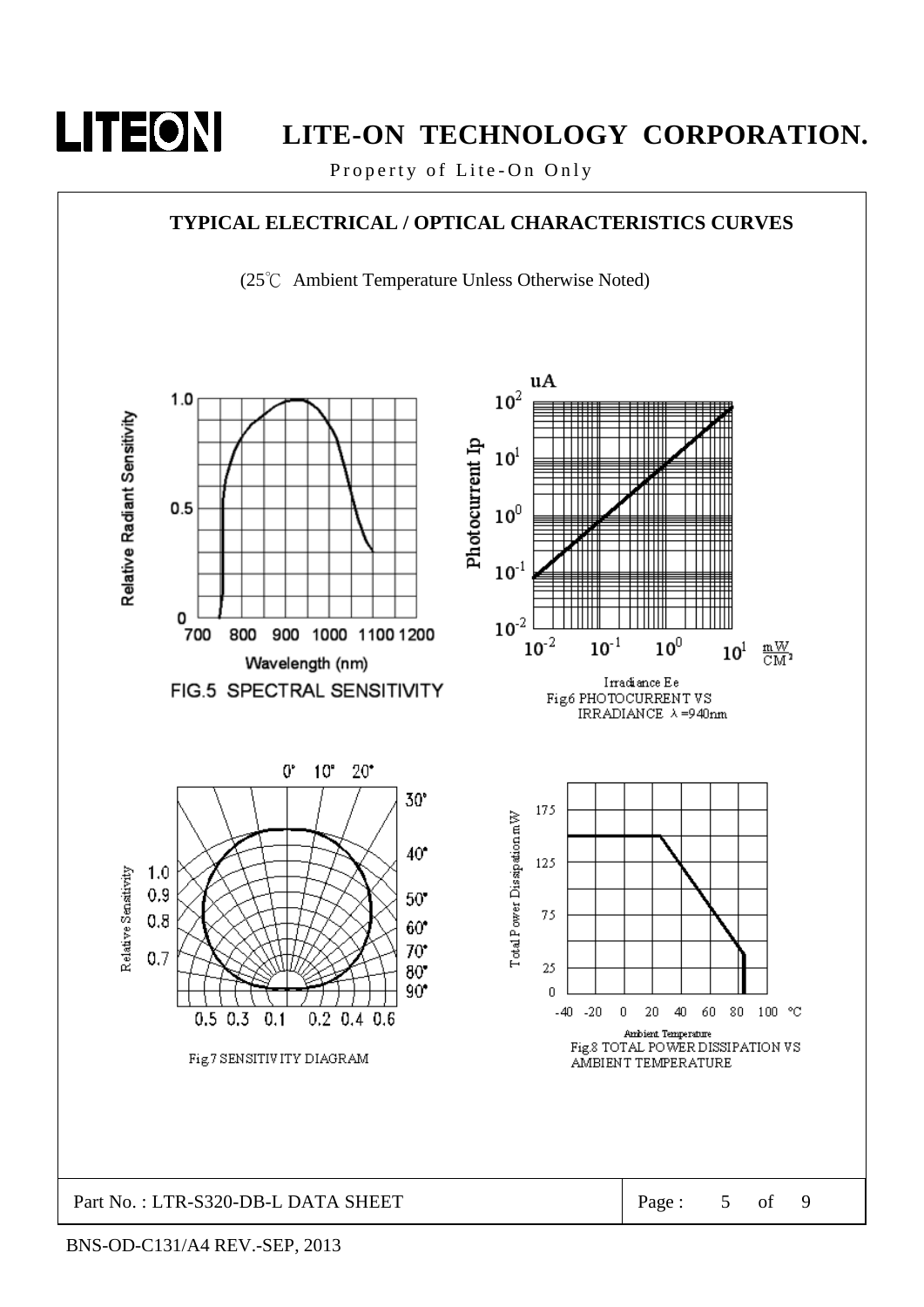

Property of Lite-On Only

### **Cleaning**

Do not use unspecified chemical liquid to clean LED they could harm the package.

If clean is necessary, immerse the LED in ethyl alcohol or in isopropyl alcohol at normal temperature for less one minute.



### **Suggest Soldering direction:**



## **Package Dimensions Of Tape And Reel**



#### Notes:

1. All dimensions are in millimeters (inches).

Part No.: LTR-S320-DB-L DATA SHEET

9 Page: 6 of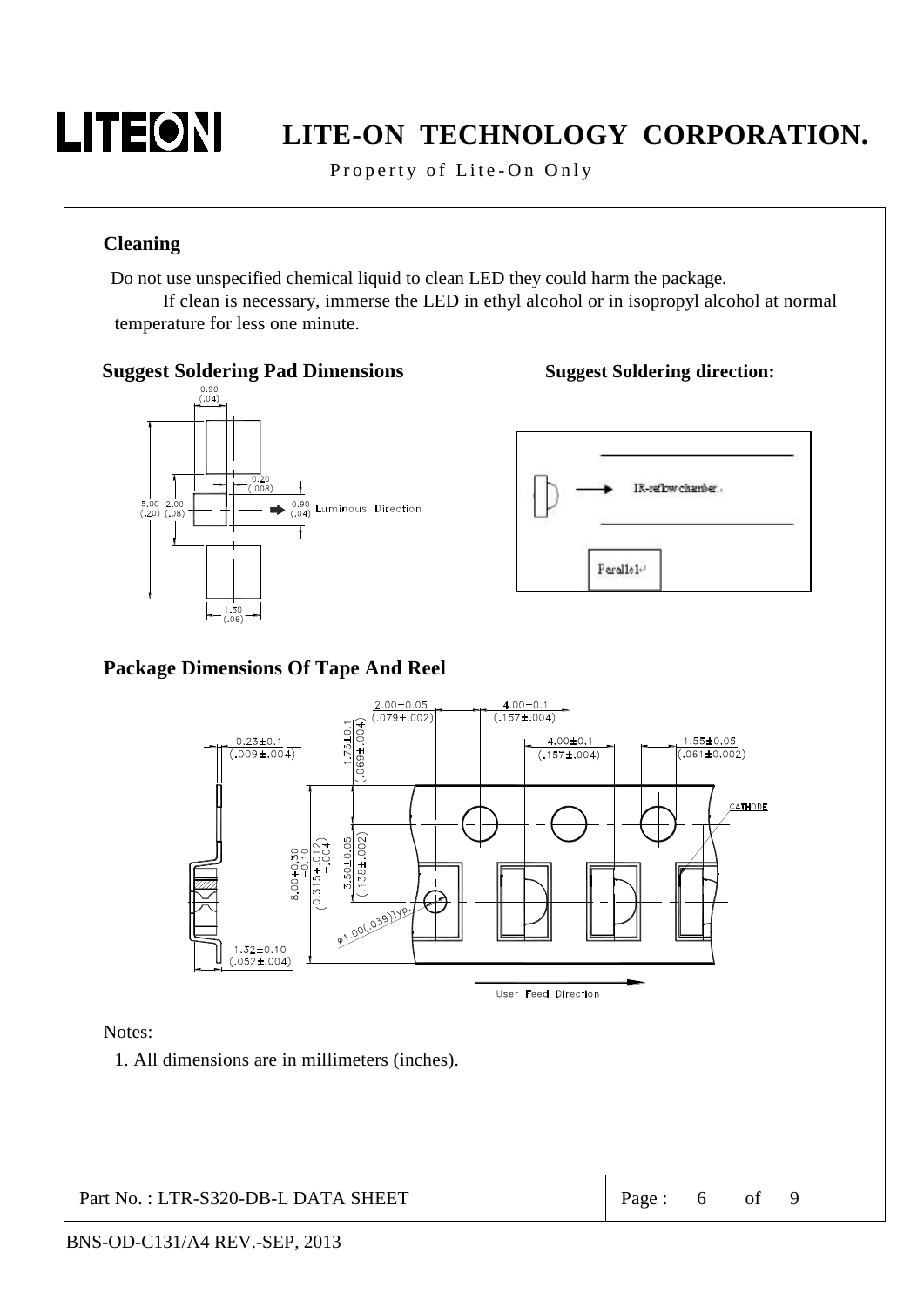

Property of Lite-On Only



Notes:

- 1. All dimensions are in millimeters (inches).
- 2. Empty component pockets sealed with top cover tape.
- 3.7 inch reel-3000 pieces per reel.
- 4. The maximum number of consecutive missing lamps is two.
- 5. In accordance with ANSI/EIA 481-1-A-1994 specifications.

### Part No.: LTR-S320-DB-L DATA SHEET

 $7\phantom{.0}$ 9 Page: of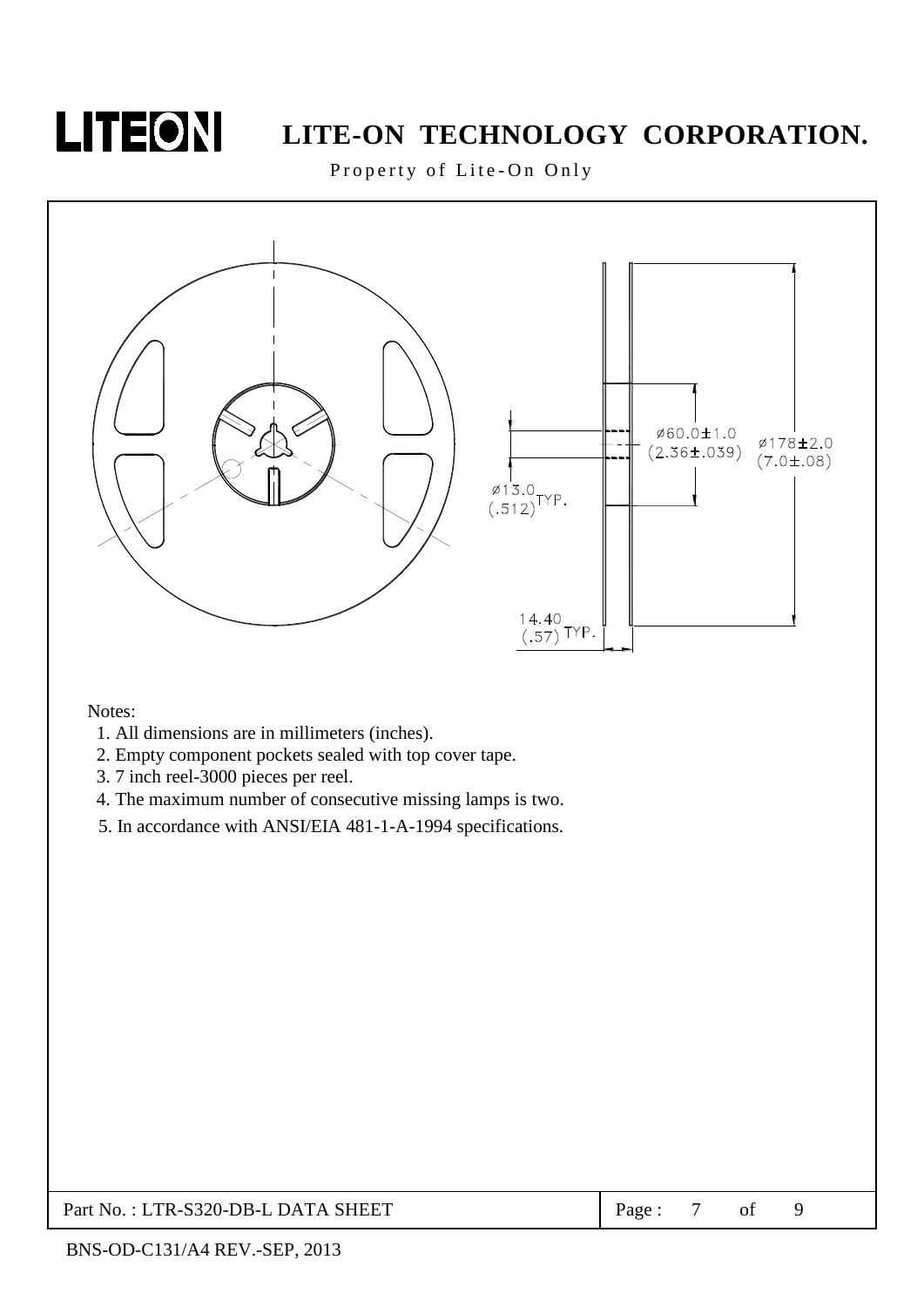# LITEON

# LITE-ON TECHNOLOGY CORPORATION.

## Property of Lite-On Only

## **CAUTIONS**

## 1. Application

The LEDs described here are intended to be used for ordinary electronic equipment (such as office equipment, communication equipment and household applications). Consult Liteon's Sales in advance for information on applications in which exceptional reliability is required, particularly when the failure or malfunction of the LEDs may directly jeopardize life or health (such as in aviation, transportation, traffic control equipment, medical and life support systems and safety devices).

## 2. Storage

The package is sealed:

The LEDs should be stored at 30 °C or less and 90%RH or less. And the LEDs are limited to use within one year, while the LEDs is packed in moisture-proof package with the desiccants inside. The package is opened:

The storage ambient for the LEDs should not exceed  $30^{\circ}$ C temperature or 60% relative humidity. It is recommended that LEDs out of their original packaging are IR-reflowed within one week hrs. For extended storage out of their original packaging, it is recommended that the LEDs be stored in a sealed container with appropriate desiccant, or in a desiccators with nitrogen ambient.

LEDs stored out of their original packaging for more than one week hrs should be baked at about 60 deg C for at least 20 hours before solder assembly.

## 3. Cleaning

Use alcohol-based cleaning solvents such as isopropyl alcohol to clean the LED if necessary.

## 4. Soldering

### **Recommended soldering conditions:**

| Reflow soldering |                               | Soldering iron |                   |  |  |
|------------------|-------------------------------|----------------|-------------------|--|--|
| Pre-heat         | $150 - 200$ °C                | Temperature    | 300 °С Мах.       |  |  |
| Pre-heat time    | 120 sec. Max.                 | Soldering time | $\beta$ sec. Max. |  |  |
| Peak temperature | $260^{\circ}$ C Max.          |                | (one time only)   |  |  |
| Soldering time   | 10 sec. Max. (Max. two times) |                |                   |  |  |

Because different board designs use different number and types of devices, solder pastes, reflow ovens, and circuit boards, no single temperature profile works for all possible combinations.

However, you can successfully mount your packages to the PCB by following the proper guidelines and PCB-specific characterization.

LITE-ON Runs both component-level verification using in-house **KYRAMX98** reflow chambers and board-level assembly.

The results of this testing are verified through post-reflow reliability testing.

Profiles used at LITE-ON are based on JEDEC standards to ensure that all packages can be successfully and reliably surface mounted.

Figure on page3 shows a sample temperature profile compliant to JEDEC standards.

You can use this example as a generic target to set up your reflow process.

You should adhere to the JEDEC profile limits as well as specifications and recommendations from the

solder paste manufacturer to avoid damaging the device and create a reliable solder joint.

| Part No.: LTR-S320-DB-L DATA SHEET | Page: 8 of |  |  |  |  |
|------------------------------------|------------|--|--|--|--|
|------------------------------------|------------|--|--|--|--|